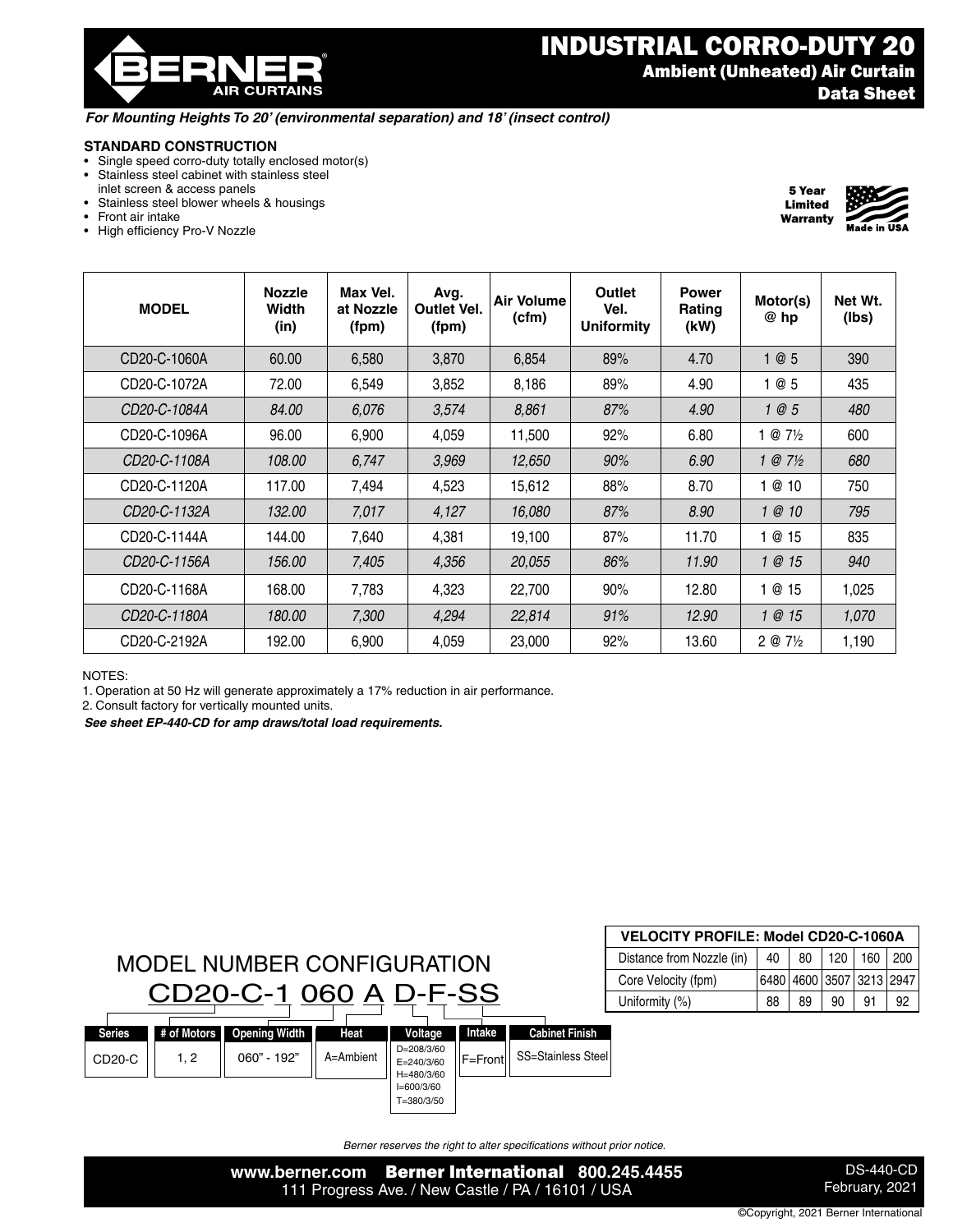# INDUSTRIAL CORRO-DUTY 20



CD20-C-1180A

### Ambient (Unheated) Air Curtain Electrical Performance Sheet

|                                                              |        |                                                        | 208/3/60 (voltage code D)                   |                  |                                                        | 240/3/60 (voltage code E)                   |                  |                                                        | 480/3/60 (voltage code H)                   |    |
|--------------------------------------------------------------|--------|--------------------------------------------------------|---------------------------------------------|------------------|--------------------------------------------------------|---------------------------------------------|------------------|--------------------------------------------------------|---------------------------------------------|----|
| #<br>Qty @ HP<br><b>MODEL</b><br><b>CKTS</b>                 |        | <b>TOTAL MOTOR AMP DRAW</b><br><b>AMPS PER CIRCUIT</b> | <b>BREAKER RATING</b><br><b>PER CIRCUIT</b> | #<br><b>CKTS</b> | <b>TOTAL MOTOR AMP DRAW</b><br><b>AMPS PER CIRCUIT</b> | <b>BREAKER RATING</b><br><b>PER CIRCUIT</b> | #<br><b>CKTS</b> | <b>TOTAL MOTOR AMP DRAW</b><br><b>AMPS PER CIRCUIT</b> | <b>BREAKER RATING</b><br><b>PER CIRCUIT</b> |    |
| CD20-C-1060A<br>CD20-C-1072A<br>CD20-C-1084A                 | 1@5    |                                                        | 17.0                                        | 35               |                                                        | 15.8                                        | 35               |                                                        | 7.9                                         | 20 |
| CD20-C-1096A<br>CD20-C-1108A                                 | 1@7.5  |                                                        | 23.0                                        | 50               |                                                        | 22.0                                        | 45               |                                                        | 11.0                                        | 25 |
| CD20-C-1120A<br>CD20-C-1132A                                 | 1@ 10  |                                                        | 31.5                                        | 60               |                                                        | 30.6                                        | 60               |                                                        | 15.3                                        | 30 |
| CD20-C-1144A<br>CD20-C-1156A<br>CD20-C-1168A<br>CD20-C-1180A | 1 @ 15 |                                                        | 46.0                                        | 100              |                                                        | 44.0                                        | 100              |                                                        | 22.0                                        | 45 |
| CD20-C-2192A                                                 | 2@7.5  |                                                        | 46.0                                        | 70               |                                                        | 44.0                                        | 70               |                                                        | 22.0                                        | 35 |

Page 1 of 2

Berner reserves the right to alter specifications without prior notice.

**www.berner.com** Berner International **800.245.4455** 111 Progress Ave. / New Castle / PA / 16101 / USA

EP-440-CD March, 2022

©Copyright, 2022 Berner International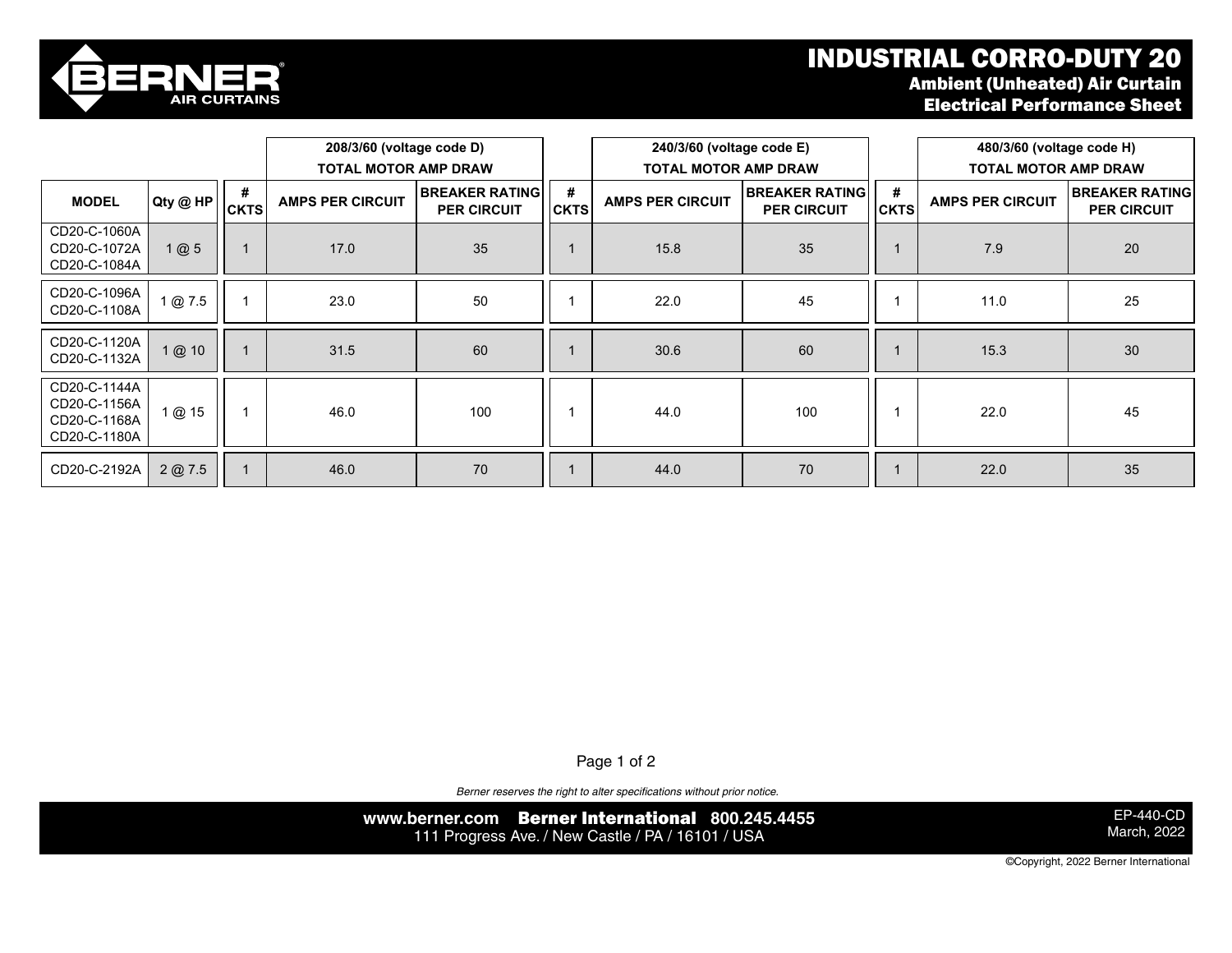

|                                                              |          |                  | 600/3/60 (voltage code I)<br><b>TOTAL MOTOR AMP DRAW</b>                |    |                  | 380/3/50 (voltage code T)<br><b>TOTAL MOTOR AMP DRAW</b> |                                             |  |
|--------------------------------------------------------------|----------|------------------|-------------------------------------------------------------------------|----|------------------|----------------------------------------------------------|---------------------------------------------|--|
| <b>MODEL</b>                                                 | Qty @ HP | #<br><b>CKTS</b> | <b>IBREAKER RATING</b><br><b>AMPS PER CIRCUIT</b><br><b>PER CIRCUIT</b> |    | #<br><b>CKTS</b> | <b>AMPS PER CIRCUIT</b>                                  | <b>BREAKER RATING</b><br><b>PER CIRCUIT</b> |  |
| CD20-C-1060A<br>CD20-C-1072A<br>CD20-C-1084A                 | 1@5      | 1                | 6.3                                                                     | 15 |                  | 7.7                                                      | 20                                          |  |
| CD20-C-1096A<br>CD20-C-1108A                                 | 1@7.5    | 1                | 8.5                                                                     | 20 |                  | 9.0                                                      | 20                                          |  |
| CD20-C-1120A<br>CD20-C-1132A                                 | 1@ 10    | $\mathbf 1$      | 11.7                                                                    | 25 |                  | 12.5                                                     | 25                                          |  |
| CD20-C-1144A<br>CD20-C-1156A<br>CD20-C-1168A<br>CD20-C-1180A | 1@ 15    | 1                | 17.5                                                                    | 35 |                  | 18.0                                                     | 40                                          |  |
| CD20-C-2192A                                                 | 2@7.5    | $\mathbf{1}$     | 17.0                                                                    | 30 |                  | 18.0                                                     | 30                                          |  |

Page 2 of 2

*Berner reserves the right to alter specifications without prior notice.*

**www.berner.com** Berner International **800.245.4455** 111 Progress Ave. / New Castle / PA / 16101 / USA

EP-440-CD March, 2022

©Copyright, 2022 Berner International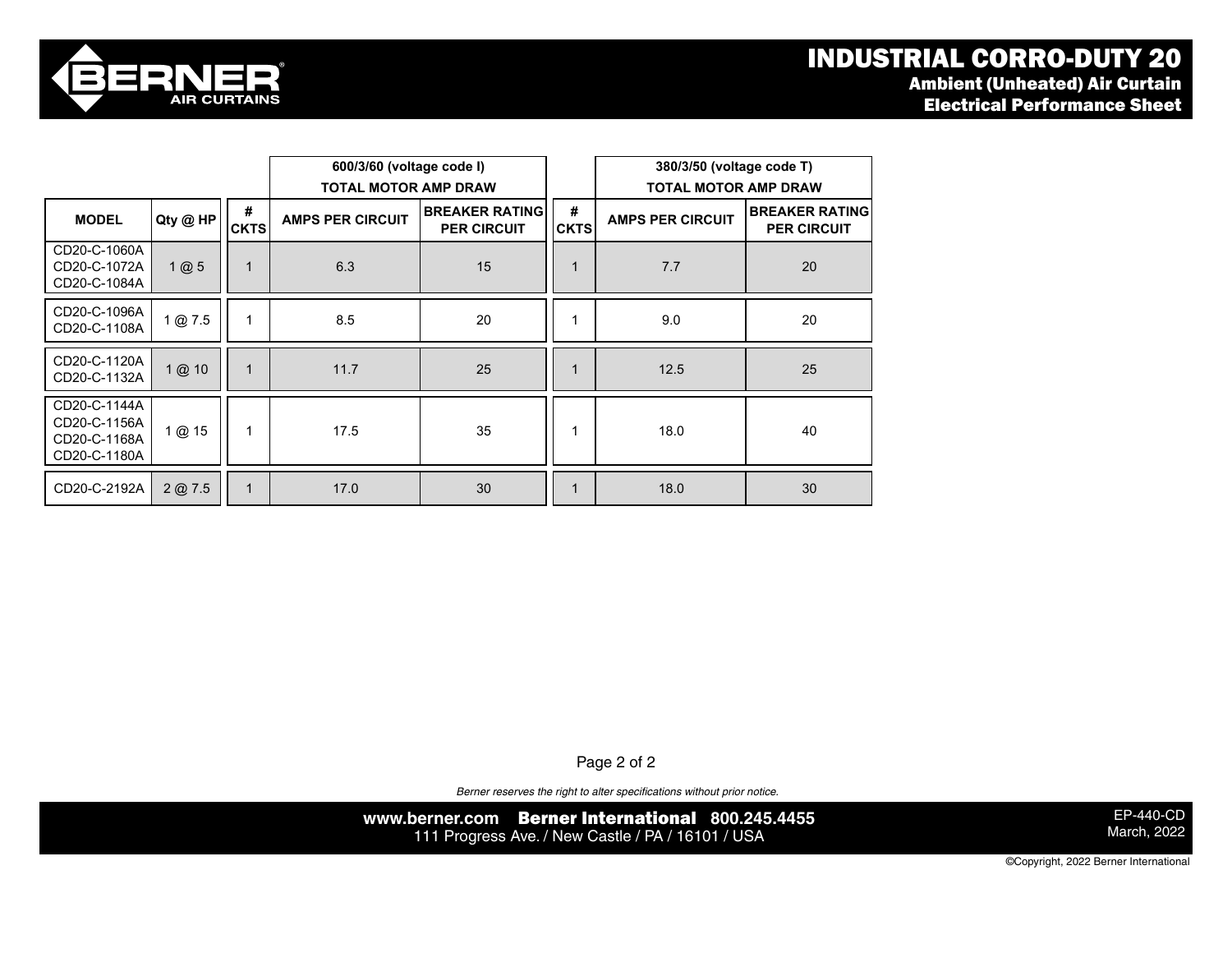